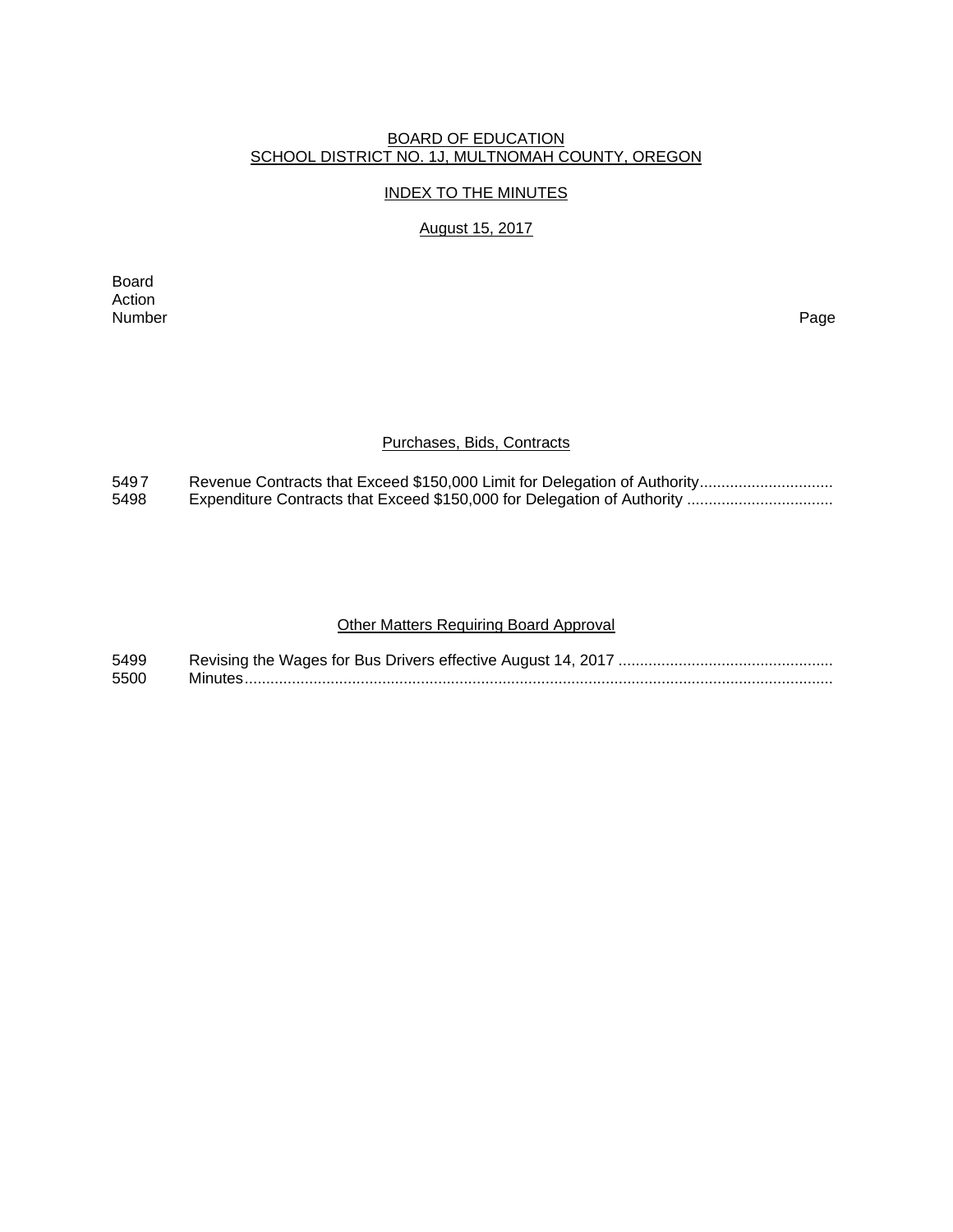August 15, 2017

## Purchases, Bids, Contracts

The Interim Superintendent RECOMMENDED adoption of the following items:

## Numbers 5497 and 5498

Director Anthony moved and Director Rosen seconded the motion to adopt the above-numbered items. The motion was put to a voice vote and passed unanimously (7-yes, 0-no), with Student Representative Tran voting yes, unofficial.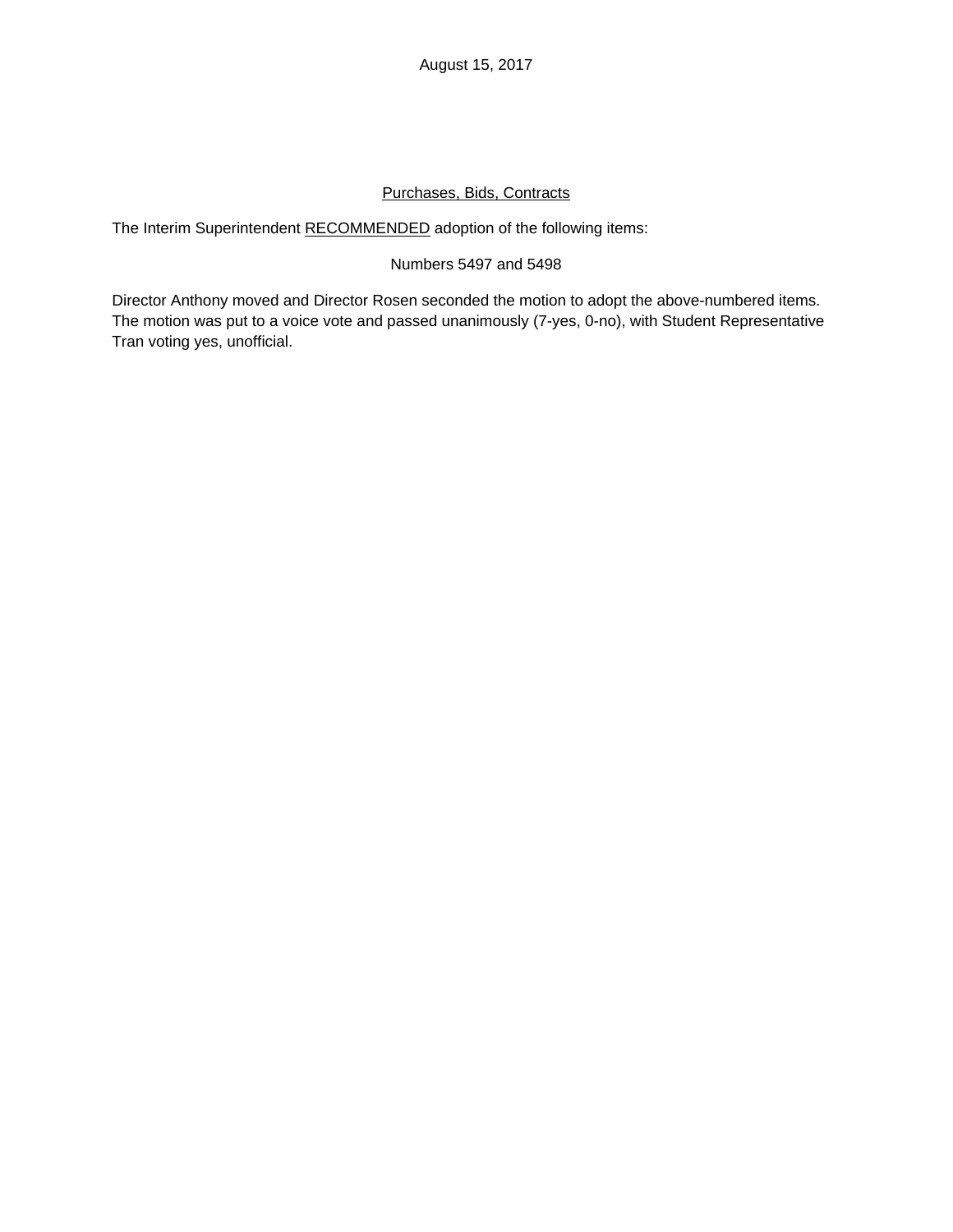#### Revenue Contracts that Exceed \$150,000 Limit for Delegation of Authority

#### **RECITAL**

Portland Public Schools ("District") Public Contracting Rules PPS-45-0200 ("Authority to Approve District Contracts; Delegation of Authority to Superintendent") requires the Board of Education ("Board") to enter into and approve all contracts, except as otherwise expressly authorized. Contracts exceeding \$150,000 per contractor are listed below.

#### **RESOLUTION**

The Superintendent recommends that the Board approve these contracts. The Board accepts this recommendation and by this resolution authorizes the Deputy Clerk to enter into the following agreements.

| Contractor                                          | Contract<br><b>Term</b>      | <b>Contract Type</b>                                       | <b>Description of Services</b>                                                                                                                                                                                                                                          | Contract<br>Amount | Responsible<br>Administrator,<br><b>Funding Source</b>      |
|-----------------------------------------------------|------------------------------|------------------------------------------------------------|-------------------------------------------------------------------------------------------------------------------------------------------------------------------------------------------------------------------------------------------------------------------------|--------------------|-------------------------------------------------------------|
| Oregon Commission<br>for the Blind                  | 7/1/17<br>through<br>6/30/18 | Intergovernmental<br>Agreement /<br>Revenue<br>IGA/R 64811 | Columbia Regional Program<br>will provide transition services<br>for blind and visually impaired<br>students.                                                                                                                                                           | \$277,000          | V. Truong<br>Dept. Varies<br><b>Fund 205</b><br>Grant G1686 |
| Oregon Department<br>of Education                   | 7/1/17<br>through<br>6/30/19 | Intergovernmental<br>Agreement /<br>Revenue<br>IGA/R 64777 | Provides state and federal<br>funds for program support for<br>regionally eligible children, birth<br>to 21 years of age, with severe<br>low-incidence disabilities.<br>ODE Contract #11046                                                                             | \$20,741,569       | V. Truong<br>Dept. Varies<br><b>Fund 205</b><br>Grant G1700 |
| State of Oregon<br>Department of Human<br>Resources | 7/1/17<br>through<br>6/30/19 | Intergovernmental<br>Agreement /<br>Revenue<br>IGA/R 64923 | Provides funds for Youth<br>Transition Program to assist<br>students with disabilities<br>successfully transition from<br>high school to employment,<br>post-secondary education or<br>training. District will provide<br>matching funds in the amount<br>of \$147,443. | \$294,887          | V. Truong<br>Dept. Varies<br><b>Fund 205</b><br>Grant G1710 |
| <b>Multnomah County</b>                             | 7/1/17<br>through<br>6/30/22 | Intergovernmental<br>Agreement /<br>Revenue<br>IGA/R 64957 | Provides funding for PPS to<br>provide Attendance Case Work<br>Services at Roosevelt and<br>Kindergarten Teacher Family<br>Visiting Services at Creston,<br>Kelly, James John, Lee,<br>Peninsula, Rigler, Vestal,<br>Whitman and Woodlawn.                              | \$323,125          | J. Fukuda<br>Dept. 5431<br><b>Fund 205</b><br>Grant G1708   |

#### **NEW INTERGOVERNMENTAL AGREEMENTS / REVENUE ("IGA/Rs")**

## **AMENDMENTS TO EXISTING REVENUE CONTRACTS**

NO AMENDMENTS TO EXISTING REVENUE CONTRACTS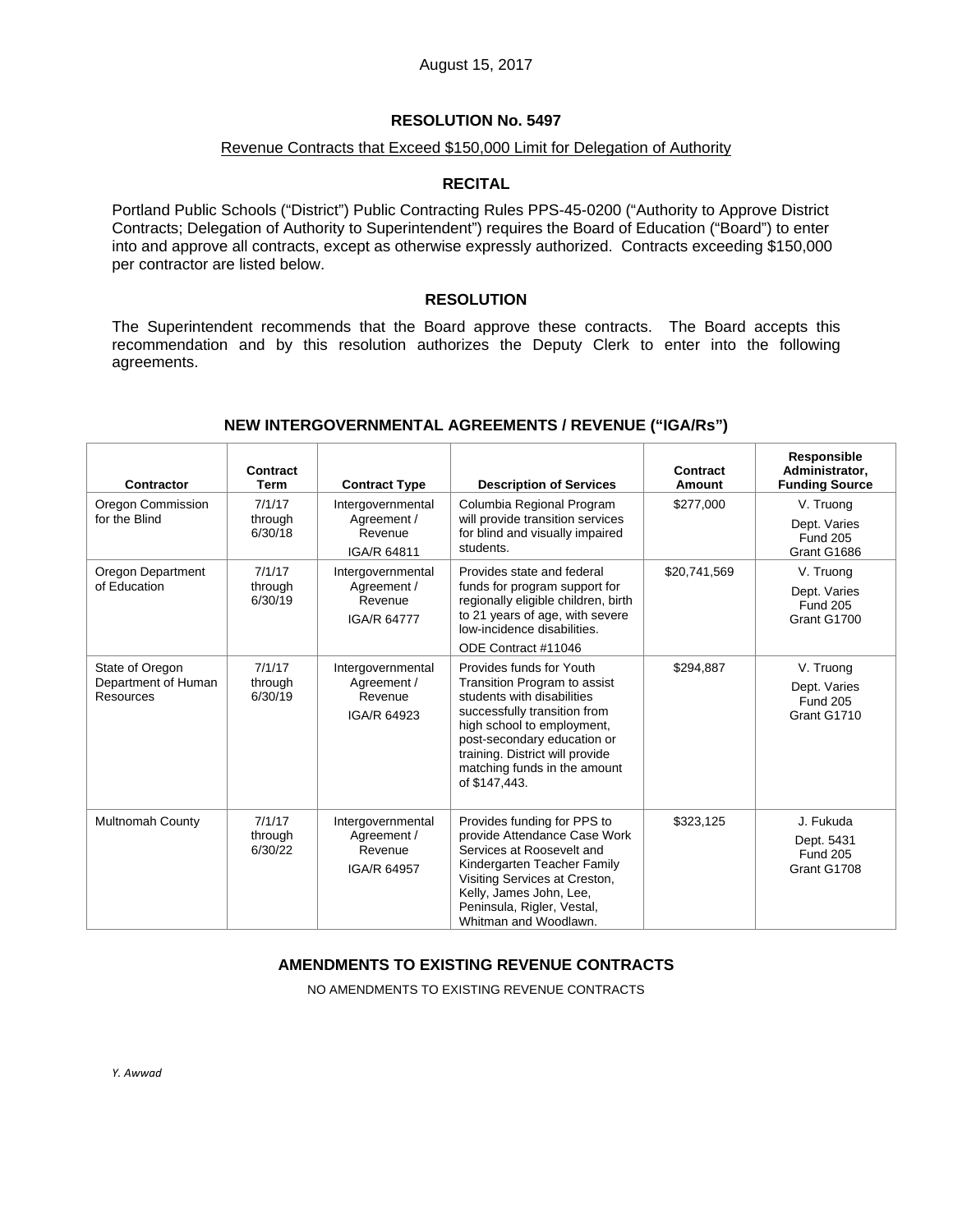#### Expenditure Contracts that Exceed \$150,000 for Delegation of Authority

## **RECITAL**

Portland Public Schools ("District") Public Contracting Rules PPS-45-0200 ("Authority to Approve District Contracts; Delegation of Authority to Superintendent") requires the Board of Education ("Board") enter into contracts and approve payment for products, materials, supplies, capital outlay, equipment, and services whenever the total amount exceeds \$150,000 per contract, excepting settlement or real property agreements. Contracts meeting this criterion are listed below.

#### **RESOLUTION**

The Superintendent recommends that the Board approve these contracts. The Board accepts this recommendation and by this resolution authorizes the Deputy Clerk to enter into the following agreements.

| <b>Contractor</b>                 | <b>Contract</b><br>Term                                                                                                 | <b>Contract Type</b>                 | <b>Description of Services</b>                                                                                                                                                                                | <b>Contract</b><br>Amount                                                               | Responsible<br>Administrator,<br><b>Funding Source</b>       |
|-----------------------------------|-------------------------------------------------------------------------------------------------------------------------|--------------------------------------|---------------------------------------------------------------------------------------------------------------------------------------------------------------------------------------------------------------|-----------------------------------------------------------------------------------------|--------------------------------------------------------------|
| ACT, Inc.                         | 9/1/17<br>through<br>7/31/18                                                                                            | <b>Personal Services</b><br>PS 64857 | Provide ACT testing to all<br>juniors in Spring 2018.<br><b>Direct Negotiation</b><br>PPS-46-0525 (4)                                                                                                         | \$159,900                                                                               | L. Parker<br>Dept. 5405<br><b>Fund 101</b>                   |
| myON, LLC                         | 9/1/17<br>through<br>9/1/18                                                                                             | <b>Digital Resources</b><br>DR 64850 | Provide licenses and programs<br>for 16 elementary schools, two<br>middle schools, & one high<br>school. Contractor will provide<br>six days of on-site professional<br>development and four webinar<br>days. | \$173,500                                                                               | A. Lopez<br>Dept. 5407<br><b>Fund 205</b><br>Grant G1591     |
|                                   |                                                                                                                         |                                      | <b>Special Class Exemption</b><br>Copyrighted Material and<br><b>Creative Works</b><br>PPS-47-0288 (4)                                                                                                        |                                                                                         |                                                              |
| Catapult Learning<br>West         | 9/1/17<br>through<br>6/15/18<br>Option to<br>renew for<br>four<br>additional<br>one-year<br>terms<br>through<br>6/15/22 | <b>Personal Services</b><br>PS 64922 | Design and implement<br>supplemental instructional<br>programs for Title I eligible<br>students enrolled in private<br>schools.<br>RFP 2017-2206                                                              | Original Term<br>\$198,703<br>\$993,515 if<br>renewed for<br>maximum<br>contract length | A. Lopez<br>Dept. Varies<br><b>Fund 205</b><br>Grant G1591   |
| <b>NW Industrial</b><br>Mechanics | 8/16/17<br>through<br>11/30/17                                                                                          | Construction<br>C 64895              | Replace condensate tank<br>systems at six schools:<br>Markham, Kenton, Cesar<br>Chavez, West Sylvan, Arleta, &<br>Creston.<br>ITB-C 2017-2267                                                                 | \$171,162                                                                               | J. Vincent<br>Dept. 5597<br><b>Fund 191</b><br>Project F1266 |
| <b>Latino Network</b>             | 8/16/17<br>through<br>6/30/18                                                                                           | <b>Personal Services</b><br>PS 64953 | Provide a rigorous, high<br>engagement, after school<br>program for students currently<br>enrolled in High School.<br><b>Direct Negotiation</b><br>PPS-46-0525 (4)                                            | \$201,080                                                                               | J. Fukuda<br>Dept. 5431<br><b>Fund 101</b>                   |

#### **NEW CONTRACTS**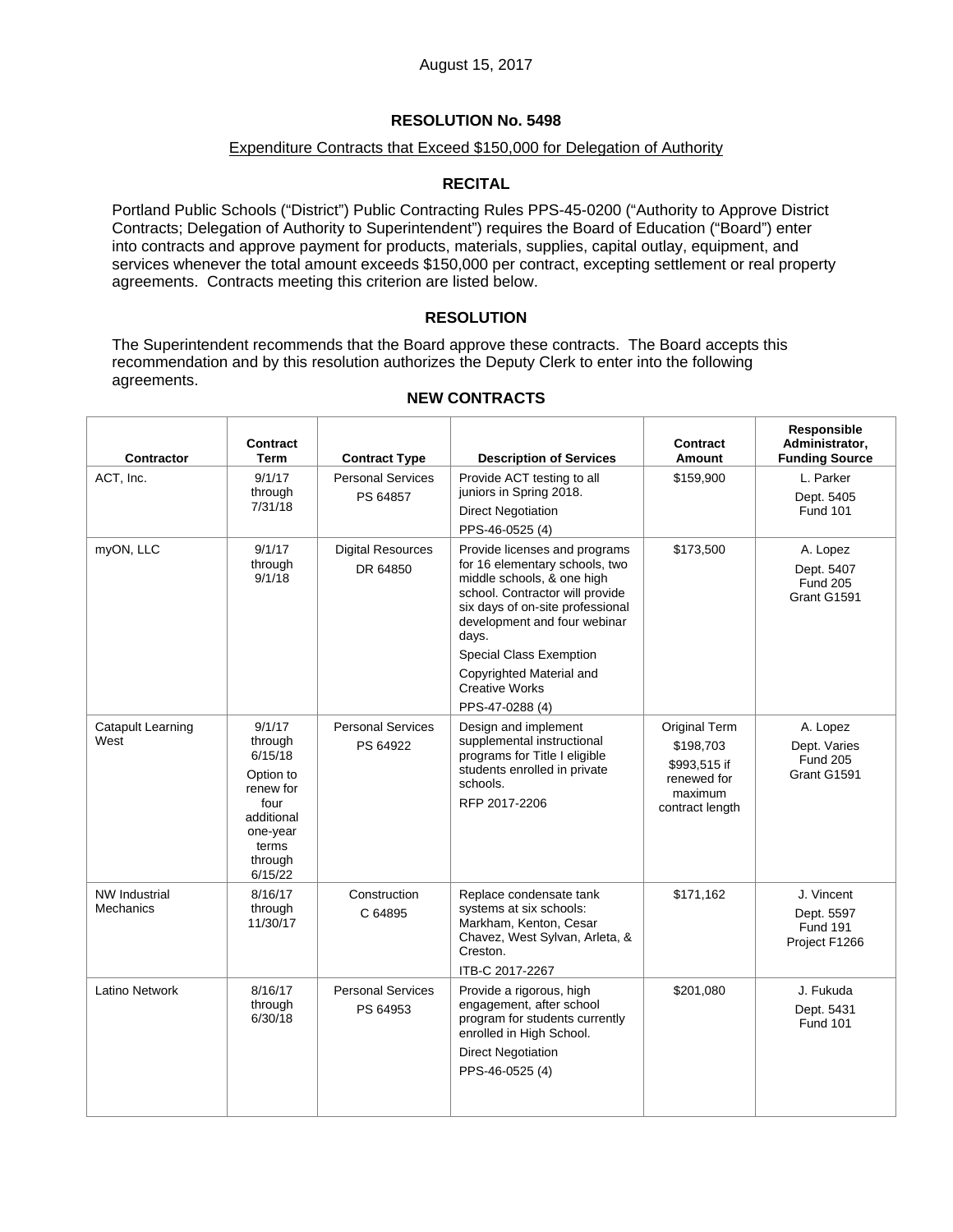| Latino Network                                        | 8/16/17<br>through<br>6/30/18<br>Option to<br>renew for six<br>additional<br>one-year<br>terms<br>through<br>6/30/24 | <b>Personal Services</b><br>PS 64952 | Colegio de Padres/Parent<br>College engages families in a<br>series of bi-monthly workshop<br>sessions that build skills and<br>provide tools to proactively<br>address student discipline,<br>graduate high school, and<br>reinforce a college-going<br>culture.<br>RFP 2016-2199 | Original Term<br>\$164,348<br>\$1,150,436 if<br>renewed for<br>maximum<br>contract length | J. Fukuda<br>Dept. 5431<br><b>Fund 101</b>                            |
|-------------------------------------------------------|----------------------------------------------------------------------------------------------------------------------|--------------------------------------|------------------------------------------------------------------------------------------------------------------------------------------------------------------------------------------------------------------------------------------------------------------------------------|-------------------------------------------------------------------------------------------|-----------------------------------------------------------------------|
| <b>Professional Service</b><br>Industries, Inc.       | 8/16/17<br>through<br>12/31/19                                                                                       | <b>Related Services</b><br>RS 64687  | Special inspection and material<br>testing on the Grant High<br>School Modernization project.<br>Informal RFP 2017-2288                                                                                                                                                            | \$178,920                                                                                 | J. Vincent<br>Dept. 3217<br><b>Fund 452</b><br>Project DA001          |
| Native American<br><b>Youth Association</b><br>(NAYA) | 8/16/17<br>through<br>6/30/18<br>Option to<br>renew for six<br>additional<br>one-year<br>terms<br>through<br>6/30/24 | <b>Personal Services</b><br>PS 64958 | Provide youth advocates to<br>build relationships with youth<br>participants, families and<br>educators.<br>RFP 2016-2199                                                                                                                                                          | \$200,000<br>\$1,400,000 if<br>renewed for<br>maximum<br>contract length                  | J. Fukuda<br>Dept. 5431<br><b>Fund 101</b>                            |
| Greenwood<br>Publishing Group,<br><b>LLC</b>          | 8/29/17<br>through<br>8/29/21                                                                                        | <b>Digital Resources</b><br>DR 64981 | K-5 Literacy Adoption<br>resources and professional<br>development.<br>Special Class Exemption<br>Copyrighted Material and<br><b>Creative Works</b><br>PPS-47-0288 (4)                                                                                                             | \$1,200,000                                                                               | V. Truong<br>Dept. Varies<br><b>Fund 191</b><br>Project B1001         |
| Estrellita, Inc.                                      | 8/16/17<br>through<br>8/16/20                                                                                        | <b>Digital Resources</b><br>DR 64930 | Dual Immersion Adoption<br>resources and professional<br>development.<br><b>Special Class Exemption</b><br>Copyrighted Material and<br><b>Creative Works</b><br>PPS-47-0288 (4)                                                                                                    | \$500,000                                                                                 | V. Truong<br>Dept. Varies<br><b>Fund 191</b><br>Project B1001         |
| Western Bus Sales,<br>Inc.                            | 8/16/17                                                                                                              | <b>Purchase Order</b><br>PO 137606   | Purchase of one 27-passenger<br>walk on school bus and two 20-<br>passenger buses with<br>wheelchair stations.<br>COA 60560<br><b>Administering Contracting</b><br>Agency: Lane County School<br><b>District</b>                                                                   | \$190,439                                                                                 | J. Vincent<br>Dept. 5560<br><b>Fund 101</b>                           |
| <b>Book Source</b>                                    | 8/16/17<br>through<br>8/7/21                                                                                         | <b>Digital Resource</b><br>DR 64984  | Classroom libraries in both<br>hardcopy and digital form.<br>Copyrighted Material and<br><b>Creative Works</b><br>PPS-47-0288 (4)                                                                                                                                                  | \$2,178,387                                                                               | V. Truong<br>Dept. 5555<br><b>Fund 191</b><br>Project B1001           |
| Playworks                                             | 8/30/17<br>through<br>6/30/18                                                                                        | <b>Personal Services</b><br>PS 64988 | Provide student management &<br>behavior supports during<br>recess and after school at<br>Sabin, King, Cesar Chavez,<br>Kelly, Rigler, Vestal, Beach,<br>and Boise Eliot - Humboldt.<br><b>Direct Negotiation</b><br>PPS-46-0525 (4)                                               | \$218,000                                                                                 | A. Lopez<br>Dept. Varies<br><b>Fund Varies</b><br><b>Grant Varies</b> |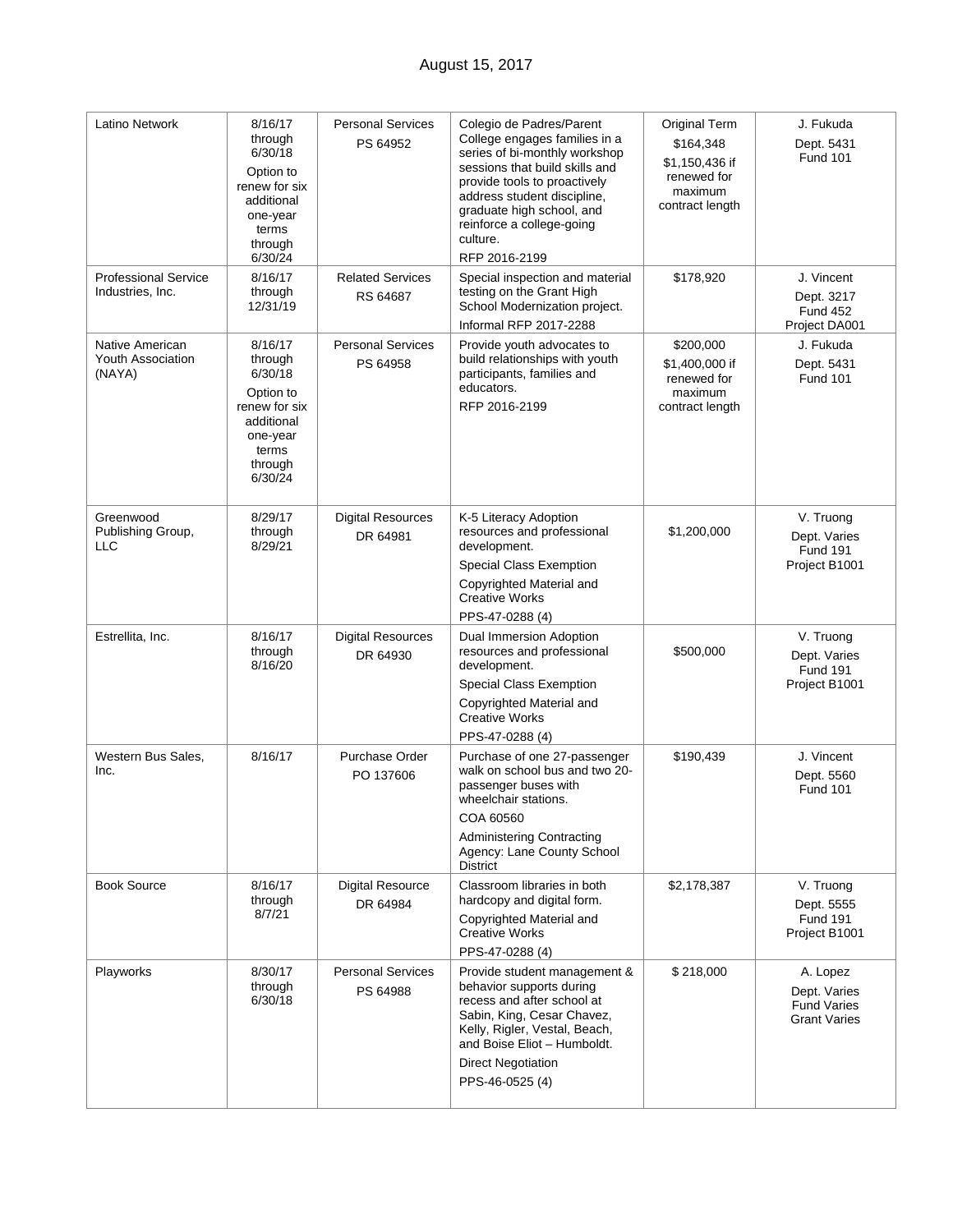| <b>Inline Commercial</b><br>Construction | 8/16/17<br>through<br>11/30/17                                                                                       | Construction<br>C 64975              | Abate entire steam tunnel.<br>replace steam pipe, patch,<br>repair and paint walls that have<br>been damaged at Vernon.<br>ITB-C 2017-2272                                                                                                                                           | \$273,273                                                                | J. Vincent<br>Dept. 5597<br>Fund 404<br>Project X0143 |
|------------------------------------------|----------------------------------------------------------------------------------------------------------------------|--------------------------------------|--------------------------------------------------------------------------------------------------------------------------------------------------------------------------------------------------------------------------------------------------------------------------------------|--------------------------------------------------------------------------|-------------------------------------------------------|
| The I AM Academy                         | 8/16/17<br>through<br>6/30/18                                                                                        | <b>Personal Services</b><br>PS 65005 | Provide group and individual<br>sessions to schools identified in<br>need of the program.<br>Objectives include improved<br>school attendance, decreased<br>rates of discipline and<br>engagement in extra-curricular<br>activities.<br><b>Direct Negotiation</b><br>PPS-46-0525 (4) | \$193,500                                                                | J. Fukuda<br>Dept. 5431<br><b>Fund 101</b>            |
| Self Enhancement<br>Inc.                 | 8/16/17<br>through<br>6/30/18<br>Option to<br>renew for six<br>additional<br>one-year<br>terms<br>through<br>6/30/24 | <b>Personal Services</b><br>PS 65007 | Provide family engagement<br>services to participating families<br>at Jefferson Cluster Schools.<br>RFP 2016-2199                                                                                                                                                                    | \$155,000<br>\$1,085,000 if<br>renewed for<br>maximum<br>contract length | J. Fukuda<br>Dept. 5431<br><b>Fund 101</b>            |

# **NEW INTERGOVERNMENTAL AGREEMENTS ("IGAs")**

| Contractor                                     | Contract<br><b>Term</b>       | <b>Contract Type</b>                        | <b>Description of Services</b>                                                                                                                                                  | Contract<br>Amount | Responsible<br>Administrator,<br><b>Funding Source</b>    |
|------------------------------------------------|-------------------------------|---------------------------------------------|---------------------------------------------------------------------------------------------------------------------------------------------------------------------------------|--------------------|-----------------------------------------------------------|
| <b>Multnomah Education</b><br>Service District | 7/1/17<br>through<br>6/30/18  | <b>Master Contract</b><br><b>MSTR 64870</b> | Master contract covering all<br>services MESD provides to<br>District.                                                                                                          | \$2,000.000        | Y. Awwad<br>Dept. Varies<br><b>Fund Varies</b>            |
| North Clackamas<br><b>School District</b>      | 7/1/17<br>through<br>6/30/18  | Intergovernmental<br>Agreement<br>IGA 64877 | Columbia Regional Program<br>will provide autism support<br>services.                                                                                                           | \$330,000          | V. Truong<br>Dept. 5433<br><b>Fund 205</b><br>Grant G1700 |
| <b>Portland Public</b><br>Schools              | 7/1/17<br>through<br>6/30/18  | Intergovernmental<br>Agreement<br>IGA 64820 | Columbia Regional Program<br>will provide autism support<br>services.                                                                                                           | \$976,800          | V. Truong<br>Dept. 5433<br><b>Fund 205</b><br>Grant G1700 |
| Multnomah County                               | 7/1/17<br>through<br>6/30/22  | Intergovernmental<br>Agreement<br>IGA 64955 | Provide SUN services and<br>programming to be delivered at<br>Bridger, Harrison Park, King,<br>Vernon, Boise-Eliot Humboldt,<br>Scott, Peninsula, Vestal, Beach<br>and Creston. | \$3,051,952        | J. Fukuda<br>Dept. Varies<br><b>Fund 101</b>              |
| TriMet                                         | 8/30/17<br>through<br>6/28/18 | Intergovernmental<br>Agreement<br>IGA 65023 | Provide Student Transit Pass<br>Program for District students.                                                                                                                  | \$1,933,333        | J. Vincent<br>Dept.5560<br><b>Fund 101</b>                |

*Y. Awwad*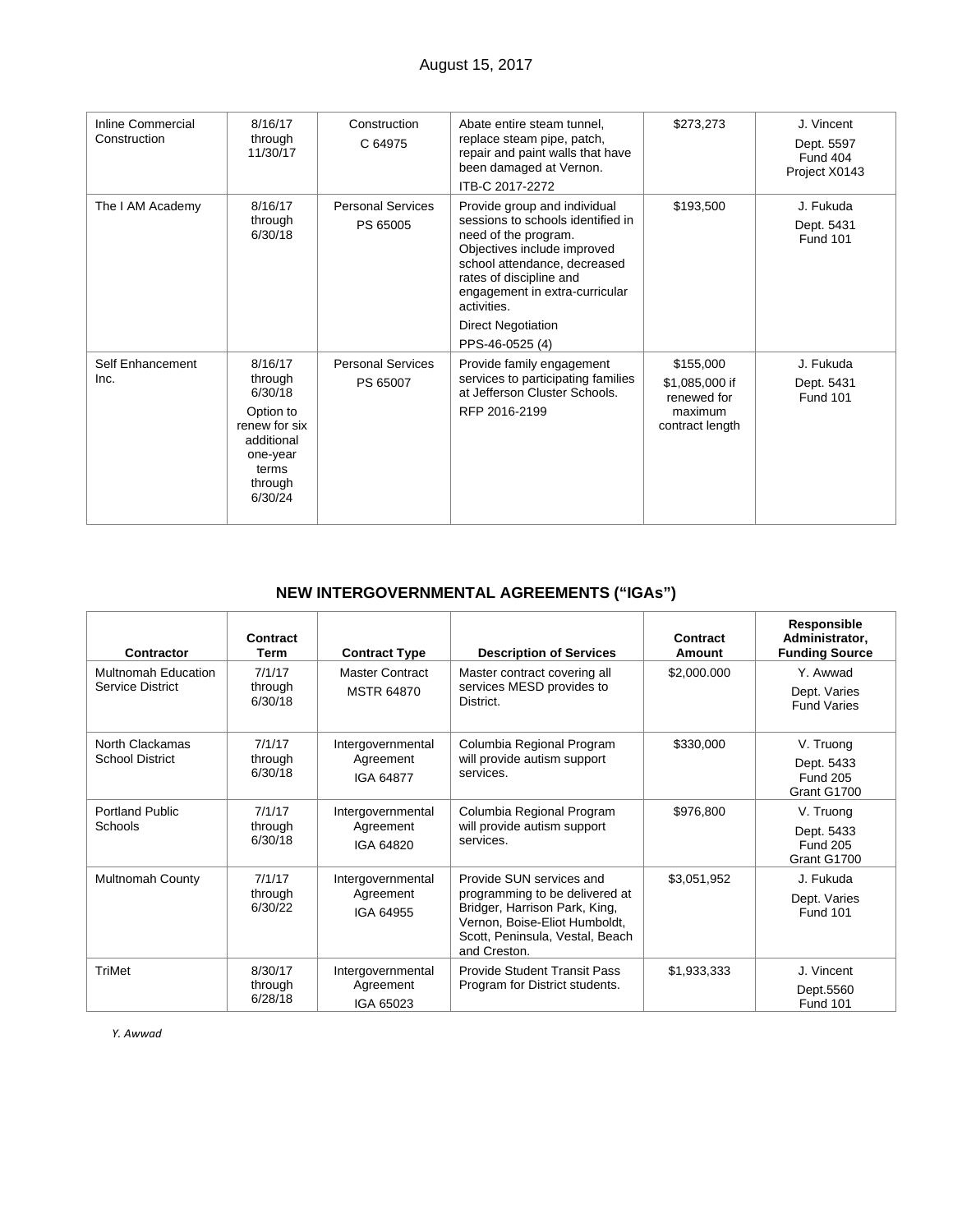## Other Matters Requiring Board Approval

The Interim Superintendent RECOMMENDED adoption of the following items:

# Numbers 5499 and 5500

Director Anthony moved and Director Rosen seconded the motion to adopt the above-numbered items. The motion was put to a voice vote and passed unanimously (7-yes, 0-no), with Student Representative Tran voting yes, unofficial.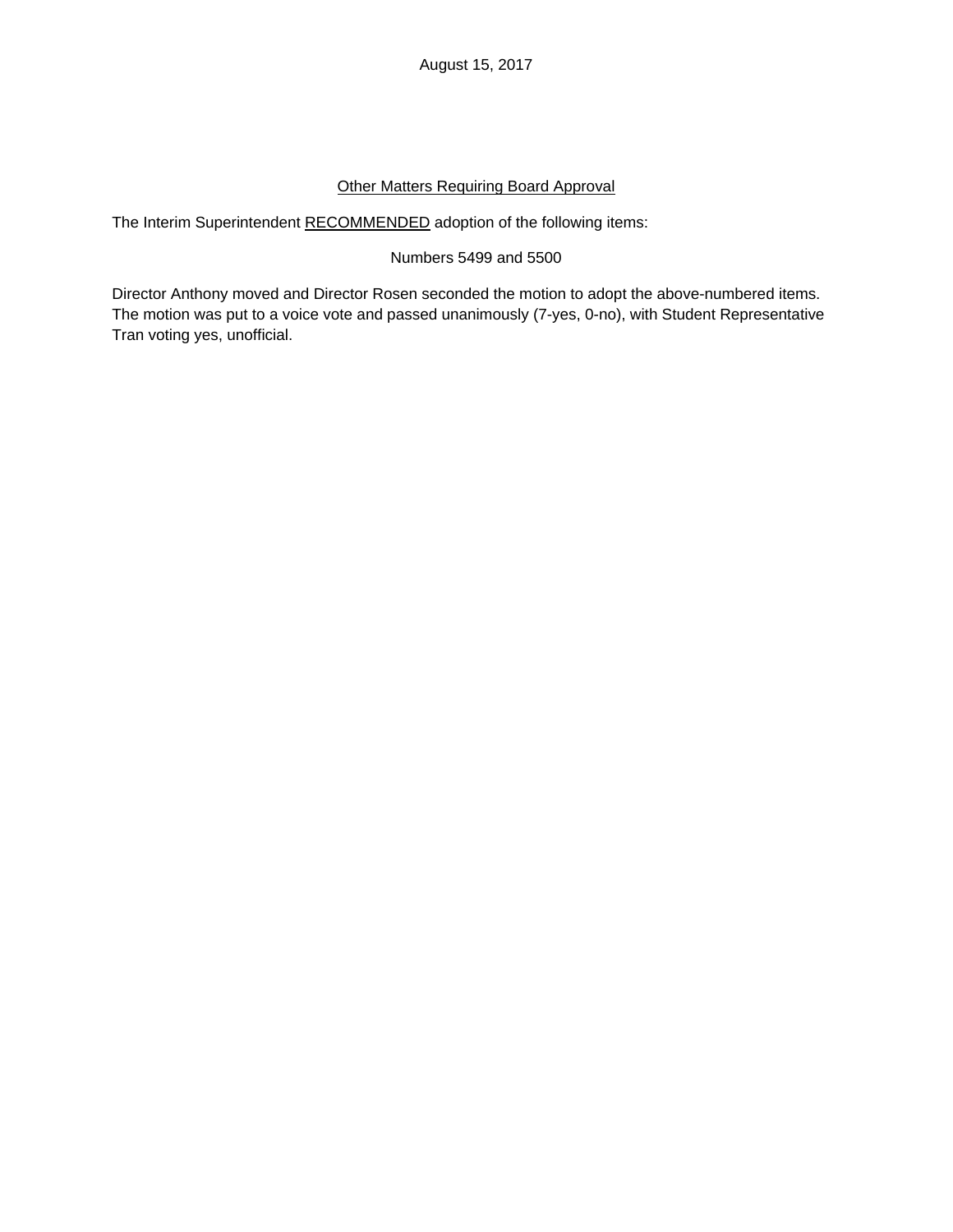#### Revising the Wages for Bus Drivers effective August 14, 2017.

# **RECITALS**

- A. The current wages for bus drivers are inadequate to attract a sufficient number of drivers because the District's wage rate is not competitive with other jurisdictions, and most jurisdictions are having difficulty in attracting candidates.
- B. The District currently has 10 vacant positions out of 80 bus driver positions.
- C. The District's external transportation consultant recommended that the District increase its current hourly rate (steps and longevity rates) for bus drivers by \$1.67 per hour.
- D. The bus drivers are represented by the Amalgamated Transit Union (ATU), and the District is currently in bargaining with ATU for a successor contract for the one that expired June 30, 2017.
- E. The ATU is willing to allow the District to increase the Bus Driver salaries immediately without objection, but does not want to sign an MOA or waive the right to propose higher wages in the current contract negotiations.
- F. Due to the severity of the bus driver shortage and the need to hire immediately for the school year, District staff is recommending the Board adopt the new higher rates effective August 14, 2017 without a final agreement with the ATU.

## **RESOLUTION**

The new wage rates for bus drivers will be as follows:

| <b>STEP</b>                      | <b>DESCRIPTION</b>                       | <b>HOURLY</b><br><b>RATE</b> |  |  |  |  |
|----------------------------------|------------------------------------------|------------------------------|--|--|--|--|
|                                  |                                          |                              |  |  |  |  |
| 1                                |                                          | \$16.25                      |  |  |  |  |
| $\mathbf{2}$                     |                                          | \$17.10                      |  |  |  |  |
| 3                                |                                          | \$17.96                      |  |  |  |  |
| 4                                |                                          | \$18.82                      |  |  |  |  |
| 5                                | FIVE (5) YEAR LONGEVITY                  | \$20.14                      |  |  |  |  |
| 6                                | TEN (10) YEAR LONGEVITY                  | \$21.11                      |  |  |  |  |
| 7                                | FIFTEEN (15) YEAR LONGEVITY              | \$22.02                      |  |  |  |  |
| 8                                | TWENTY (20) YEAR LONGEVITY               | \$23.03                      |  |  |  |  |
| 9                                | TWENTY-FIVE (25) YEAR LONGEVITY          | \$23.84                      |  |  |  |  |
|                                  | <b>HOURLY PREMIUMS (over base rate):</b> |                              |  |  |  |  |
|                                  | DRIVER/TRAINER (DT)                      | \$1.50                       |  |  |  |  |
| DRIVER/DISPATCHER (DD)           | \$2.00                                   |                              |  |  |  |  |
| RADIO OPERATOR (RO)              | \$2.00                                   |                              |  |  |  |  |
| <b>DESIGNATED DRIVER/TRAINER</b> | \$1.50                                   |                              |  |  |  |  |
| <b>CASUAL DRIVER TRAINER</b>     | \$2.00                                   |                              |  |  |  |  |
| (only for hours so worked)       |                                          |                              |  |  |  |  |

*S. Reese / L. Cusack*